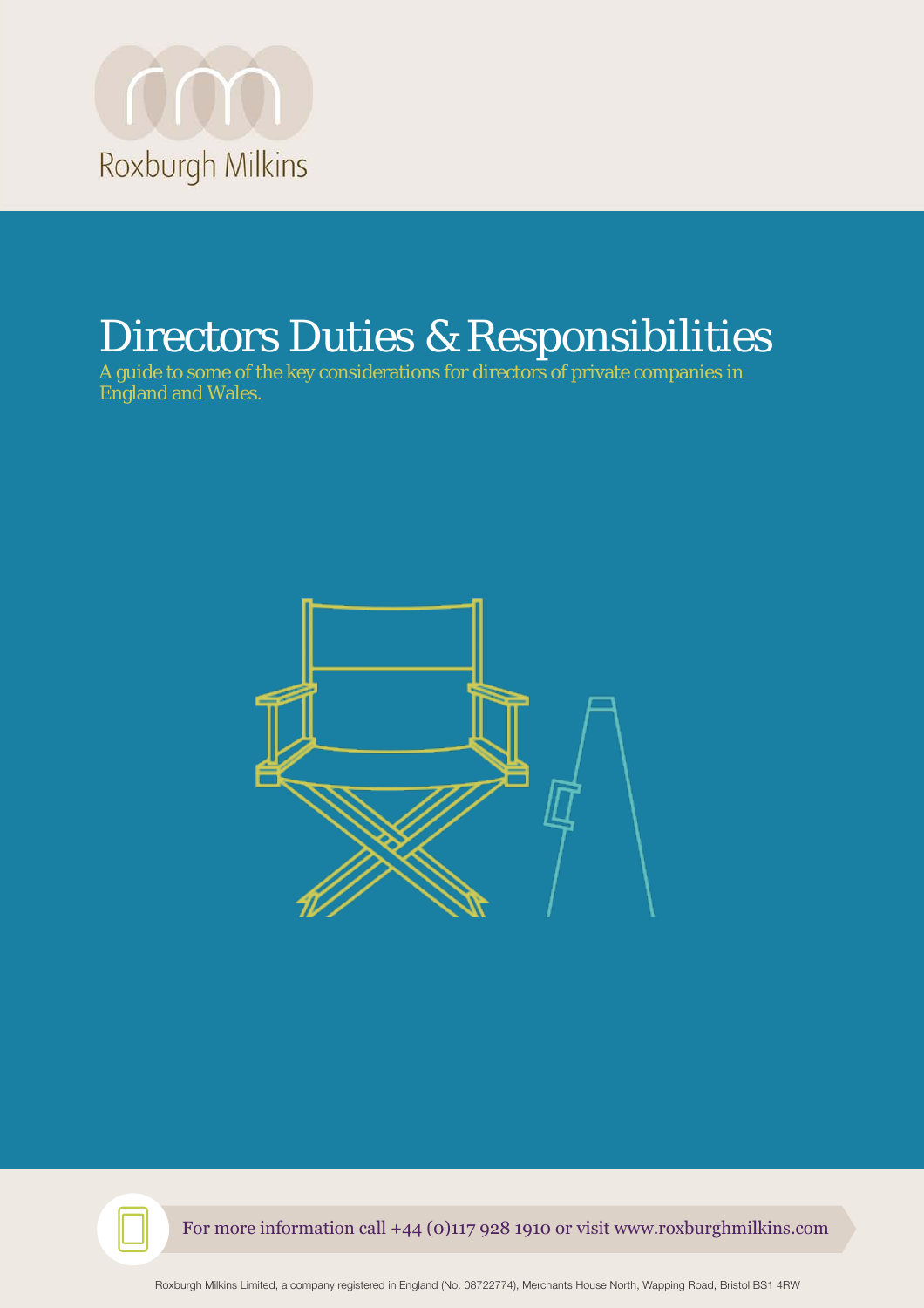# **Contents**

## <span id="page-1-0"></span>Introduction

The purpose of this guide is to summarise some of the key duties and responsibilities of directors of companies incorporated in England and Wales.

This guide relates to unlisted private companies. Directors of public and listed companies will be subject to additional duties, procedures and responsibilities which are not covered in this guide.

# Terminology used in this guide

| <b>2006 Act</b>  | The Companies Act 2006. This Act replaced the<br>previous companies act and came into force in<br>stages from 2007. The 2006 Act was introduced to<br>simplify and modernise company law in England |
|------------------|-----------------------------------------------------------------------------------------------------------------------------------------------------------------------------------------------------|
|                  | and Wales. As the longest piece of legislation in<br>the UK, it is very debatable whether it achieved its                                                                                           |
|                  | objectives.<br>A copy of the 2006 Act can be found here.                                                                                                                                            |
|                  |                                                                                                                                                                                                     |
| <b>Articles</b>  | Articles of association. Each company has a set of                                                                                                                                                  |
|                  | articles of association which are its constitution. A                                                                                                                                               |
|                  | company's articles set out the administrative                                                                                                                                                       |
|                  | procedures by which the company will operate.                                                                                                                                                       |
|                  | Companies are free to adopt bespoke articles but                                                                                                                                                    |
|                  | there are standard forms which can be adopted                                                                                                                                                       |
|                  | (see references to Model Articles and                                                                                                                                                               |
|                  | Table A below). Typically companies adopt                                                                                                                                                           |
|                  | standard form articles of this type but with some                                                                                                                                                   |
|                  | amendment.                                                                                                                                                                                          |
| <b>Companies</b> | The registrar of companies for companies                                                                                                                                                            |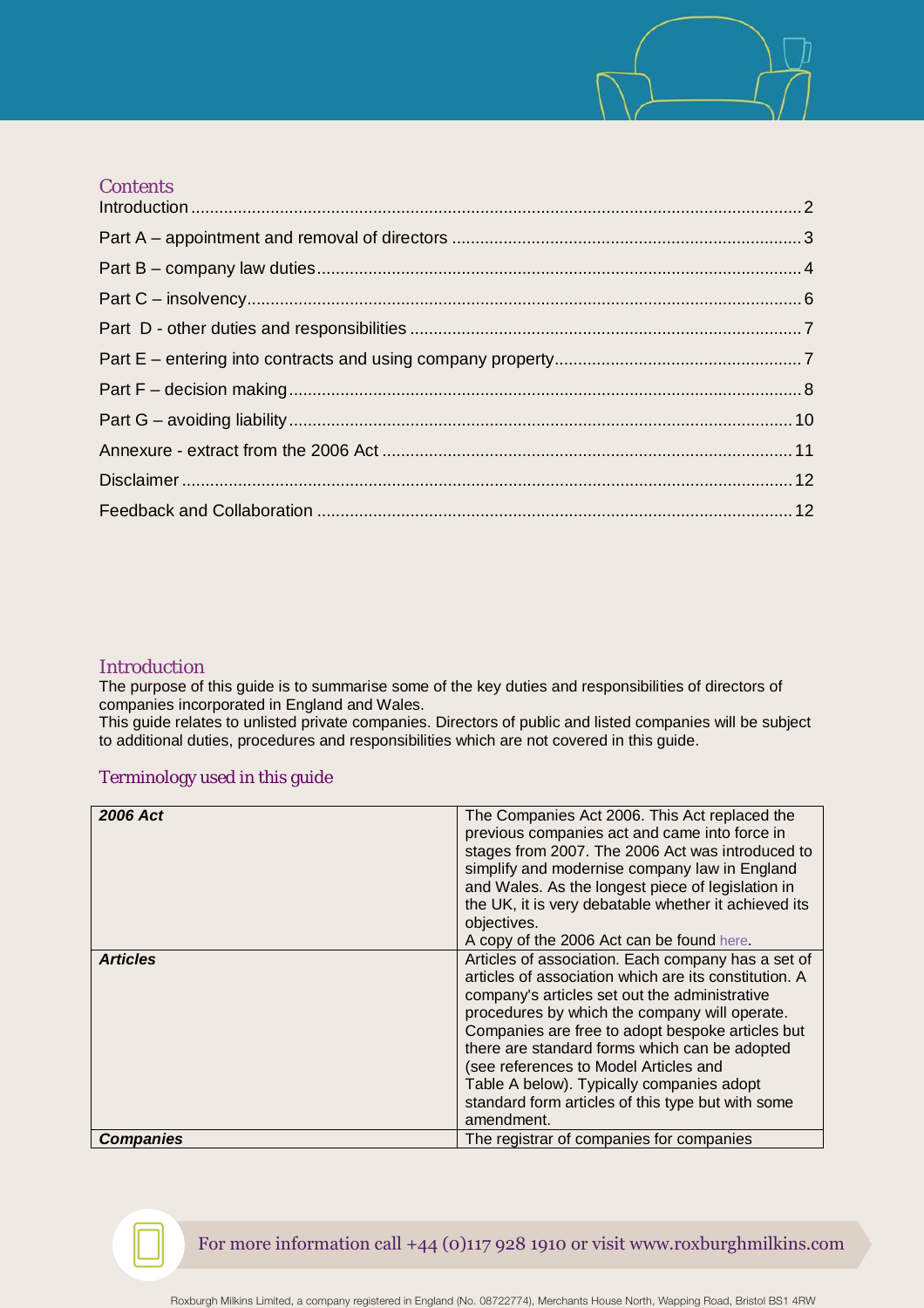

# <span id="page-2-0"></span>Part A – appointment and removal of directors

## *How many directors should a company have?*

Under the 2006 Act, private companies must have at least one director. A company's articles or a shareholders agreement may increase the number of directors that is required.

*Can corporate entities act as directors?*

Yes, but each company must have at least one director who is a natural person.

*Are there any persons who are restricted from being directors?*

Yes, these include:

- people under 16
- people who have been disqualified from acting as a director
- undischarged bankrupts (unless approved by a court).

## *How are directors appointed?*

Typically a company's articles provide that directors can be appointed by:

- a resolution of the existing directors; or
- a resolution of the company's shareholders.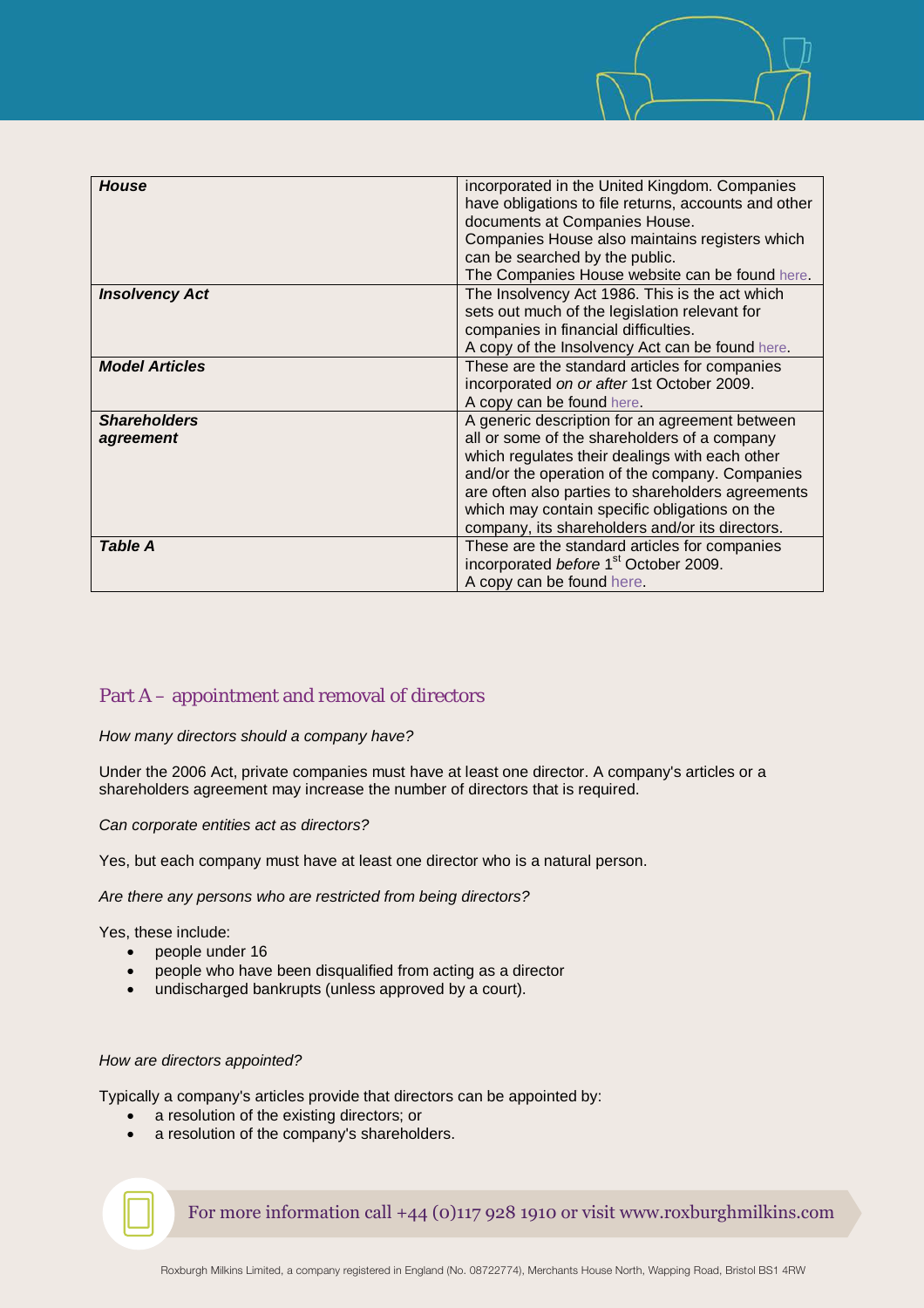Directors should check their company's articles and, if applicable, any shareholders agreement to check the procedure for their company.

#### *How are directors removed?*

Again, the procedure for individual companies will be set out in their articles and, if applicable, any shareholders agreement. The 2006 Act also sets out a procedure by which a person can be removed as a director by the passing of an ordinary resolution of the shareholders. Removing someone as a director will not necessarily terminate his employment nor will terminating the employment of a person automatically remove him as a director. In either case, the employment contract should be reviewed and specialist employment law advice taken.

#### *Are companies permitted to have foreign directors or directors who live abroad?*

Yes, companies can have directors who are overseas nationals and directors who live abroad. There is no requirement for any of the directors to be British nationals or to live in England and Wales.

*Where should the appointment and removal of directors be recorded?*

- For appointments [a form AP01 s](http://www.companieshouse.gov.uk/forms/generalForms/AP01_appointment_of_director.pdf)hould be completed and filed at Companies House.
- For removals [a form TM01](http://www.companieshouse.gov.uk/forms/generalForms/TM01_termination_of_appointment_of_director.pdf) should be completed and filed at Companies House.
- In either case, the company's register of directors should be updated.

## <span id="page-3-0"></span>Part B – company law duties

## Who owes the duties?

All directors. Whether a director is full or part time, an executive or a non-executive director, he has the same legal duties.

#### To whom are the duties owed?

The company. It is therefore the company that will be able to bring an action against the director if the duties are breached. However, in certain circumstances, the company's shareholders will be able to bring an action on behalf of the company.

Is compliance with directors' duties the collective responsibility of the board or are the duties the individual responsibility of each director?

Directors owe the duties individually as opposed to the board collectively. That means that each director has to act independently as he sees fit rather than simply relying on what other directors are doing.

## What are the duties?

Directors' duties have been developed over a long period. Prior to the 2006 Act, there were established fiduciary duties (duties relating to acting in good faith) and established duties about acting with skill and care. Because these duties had been established by the courts they were not set out in any legislation. These fiduciary duties are still relevant and this guide refers to them as "common law duties".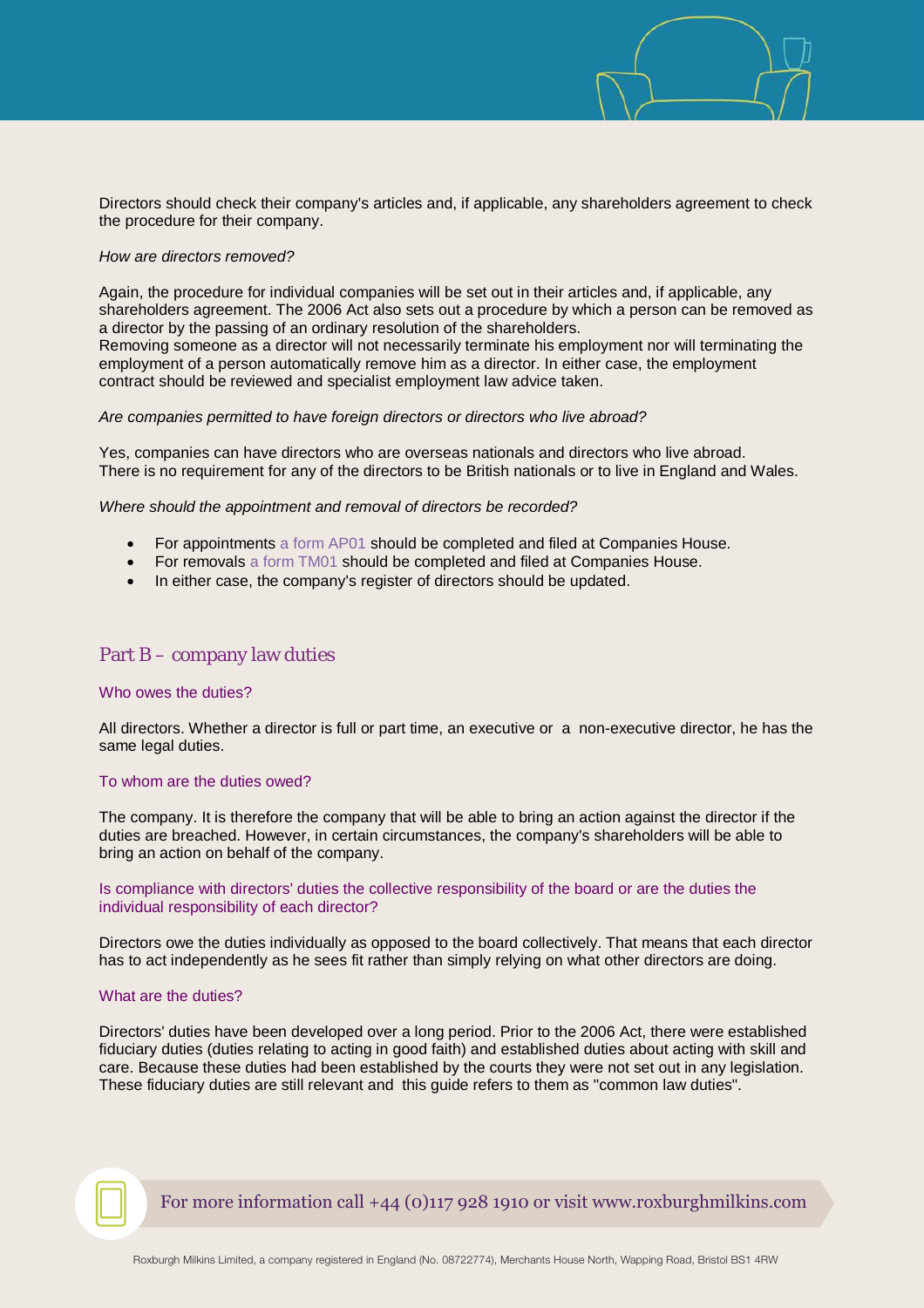The 2006 Act codified some, but not all, of the common law duties but also provided that certain new duties set out in the 2006 Act will be interpreted and applied in the same way as the common law duties. The fact that there is not a single source which sets out all directors' duties is unhelpful.

*Duties under the 2006 Act* The 2006 Act sets out 7 duties:

- to act within powers
- to promote the success of the company
- to exercise independent judgement
- to exercise reasonable care, skill and diligence
- to avoid conflicts of interest
- not to accept benefits from third parties
- to declare an interest in a proposed transaction or arrangement with the company.

The Annexure to this guide sets out these duties in full.

#### *Common law duties*

Common law duties which were not codified by the 2006 Act but are still applicable include:

- the duty of confidentiality
- the duty to act in the interests of creditors on insolvency (see Part C below).

#### *Duties on insolvency*

If the company is insolvent there are particular considerations for directors and these are explored in more detail in Part C.

## Are any duties more important than the others?

No: the directors must comply with each duty.

That said, the duty to promote the success of the company is central to the role of directors and it is worth making particular reference to it:

*"A director of a company must act in good faith in the way he considers, in good faith, would be most likely to promote the success of the company for the benefit of its members as a whole, and in doing so have regard (amongst other matters) to –* 

- *a) the likely consequences of any decision in the long term,*
- *b) the interests of the company's employees,*
- *c) the need to foster the company's business relationships with suppliers, customers and others,*
- *d) the impact of the company's operations on the community and the environment,*
- *e) the desirability of the company maintaining a reputation for high standards of business conduct, and*
- *f) the need to act fairly as between members of the company."*

#### If a director breaches a duty can this breach be ratified?

Yes, a company's shareholders can ratify the breach by passing a resolution. Under the 2006 Act, the votes of the director concerned and persons connected with him will not be counted in determining whether or not such a resolution has been passed.

Can a company exempt its directors for any liability for negligence, default, breach of duty or breach of trust?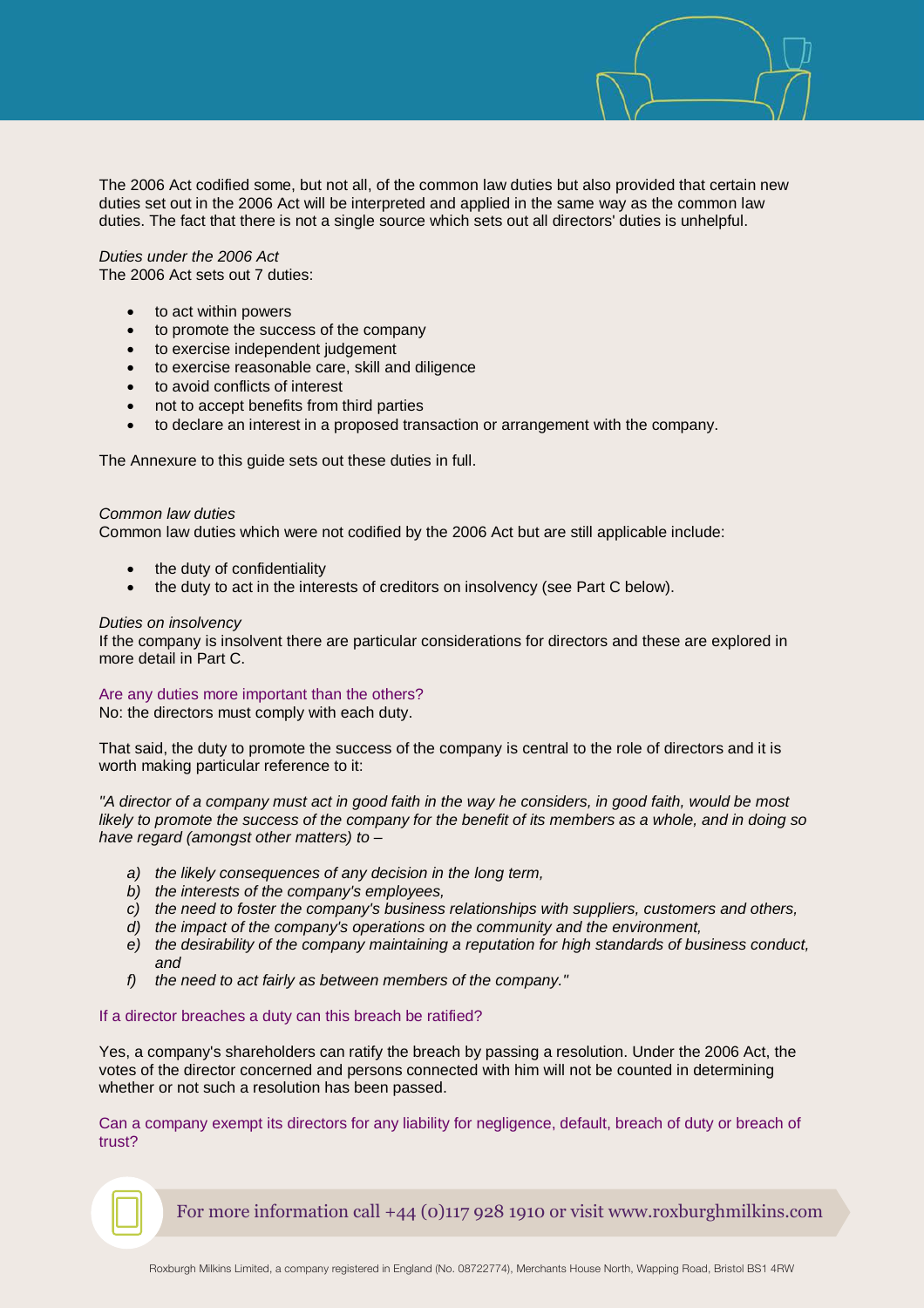No, except in certain limited circumstances.

Can a company purchase insurance for its directors for any liability for negligence, default, breach of duty or breach of trust?

Yes. But when purchasing insurance always check the terms carefully: for example, insurance may not cover breaches occurring before the term of the insurance.

<span id="page-5-0"></span>Part C – insolvency

Do directors have any additional duties when a company is in financial difficulties?

Yes. In these circumstances, the directors owe a duty to act in the best interests of the company's creditors.

## Are there any ways in which directors can be personally liable if a company is in financial difficulties?

Yes, these include:

- Fraudulent Trading. Section 213 of the Insolvency Act provides that "If in the course of the winding up of a company it appears that any business of the company has been carried on with intent to defraud creditors of the company or creditors of any other person, or for any fraudulent purpose ……." then a court can declare that any persons who were knowingly parties to the carrying on of the business in this manner are liable to make contributions to the company's assets
- Wrongful Trading. Section 214 of the Insolvency Act provides that in the course of the winding up of a company the court may order a director to make a contribution to the company's assets if at "some time before the commencement of the winding up of the company, that person knew or ought to have concluded that there was no reasonable prospect that the company would avoid going into insolvent liquidation"
- Liability for breach of duty to the company's creditors
- Liability under personal guarantees. If a director has personally guaranteed the debts of a company and the company is not going to be able to pay those debts then the director will be personally liable for the debts if the guarantee is enforced.

#### Does the above mean a company should cease trading as soon as it gets into financial difficulty?

Not necessarily. The directors need to make a judgement as to whether the creditors would be best served by the company continuing to trade or whether continuing to trade is likely to reduce the chances of the company being able to pay its debts. Often, this is not an easy judgment for directors to make and in these circumstances the directors should:

- obtain appropriate external advice (for example from a lawyer, an accountant or an insolvency practitioner)
- document the reasoning behind any decision
- ensure they have up to date and reliable financial information which is regularly reviewed.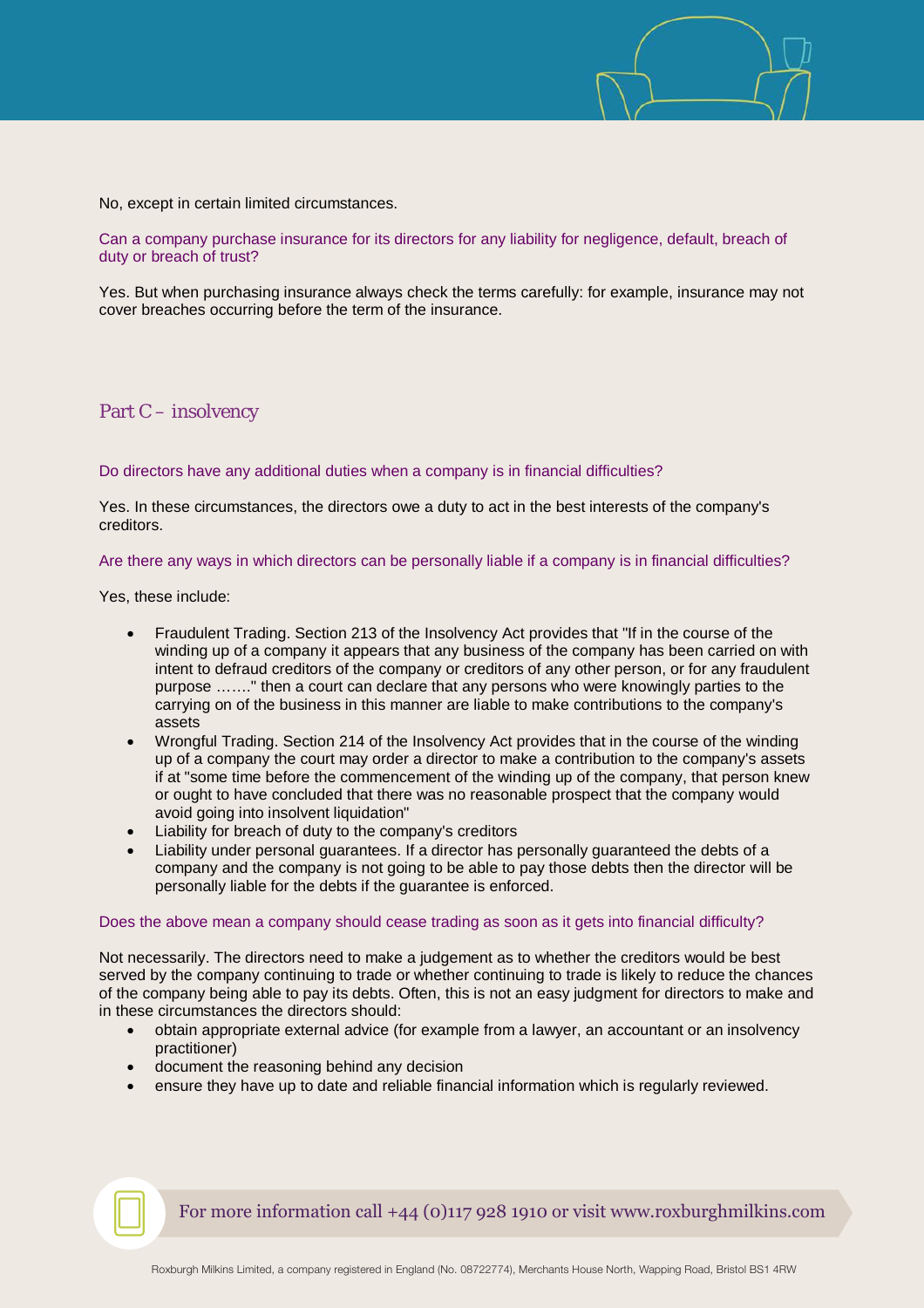# <span id="page-6-0"></span>Part D - other duties and responsibilities

Other than the duties referred to in Parts B and C above, are there other legal duties and responsibilities which directors must comply with?

Yes, these include:

• *Health and Safety law and manslaughter*. The Health and Safety at Work etc Act 1974 imposes duties on companies, its directors, its managers and its employees in relation to health and safety. If an offence is committed by a company, directors can incur personal liability:

*"Where an offence under any of the relevant statutory provisions committed by a body corporate is proved to have been committed with the consent or connivance of, or to have been attributable to any neglect on the part of, any director, manager, secretary or other similar officer of the body corporate or a person who was purporting to act in any such capacity, he as well as the body corporate shall be guilty of that offence and shall be liable to be proceeded against and punished accordingly."* (Section 37).

Although convictions are rare, individual directors have been prosecuted for manslaughter where the death has been caused as a result of a company's activities.

- *Duties as an employee*. If the director is also an employee he will owe his employer additional duties. He will also be bound by the provisions of his service agreement.
- *Paying tax and national insurance*. The company and its directors have the responsibility to ensure that amounts are paid to HMRC when due. In certain, limited, circumstances directors can be personally liable for unpaid tax.
- *Employment law*. Directors can be sued personally in certain employment related claims including claims for unfair dismissal and discrimination.
- *Filing of returns*. Under the 2006 Act directors must ensure that the company files returns, forms and accounts at Companies House. Failure to do so can lead to a fine and ultimately to the company being struck off.
- *General legal considerations*. Directors have a responsibility to ensure that companies operate within the confines of all applicable laws.

# <span id="page-6-1"></span>Part E – entering into contracts and using company property

#### Can a director or a person connected with him be a party to a contract with the company?

Yes, but there are a number of restrictions and points to watch, these include:

- the need to declare an interest in the contract (see Part F)
- shareholder approval is required for the acquisition of substantial assets from a company by directors or persons connected with them (section 190 of the 2006 Act)
- directors must always be mindful of their duties (see Part B above), in particular, duties concerning acting in the best interests of the company and conflicts of interests
- certain transactions could be challenged and unwound if the company is or becomes insolvent
- a company's articles and shareholders agreements may contain restrictions
- there are specific restrictions under the 2006 Act on directors borrowing from companies (section 197)
- under the 2006 Act employment contracts with *guaranteed* terms of over 2 years require shareholder approval (section 188 of the 2006 Act)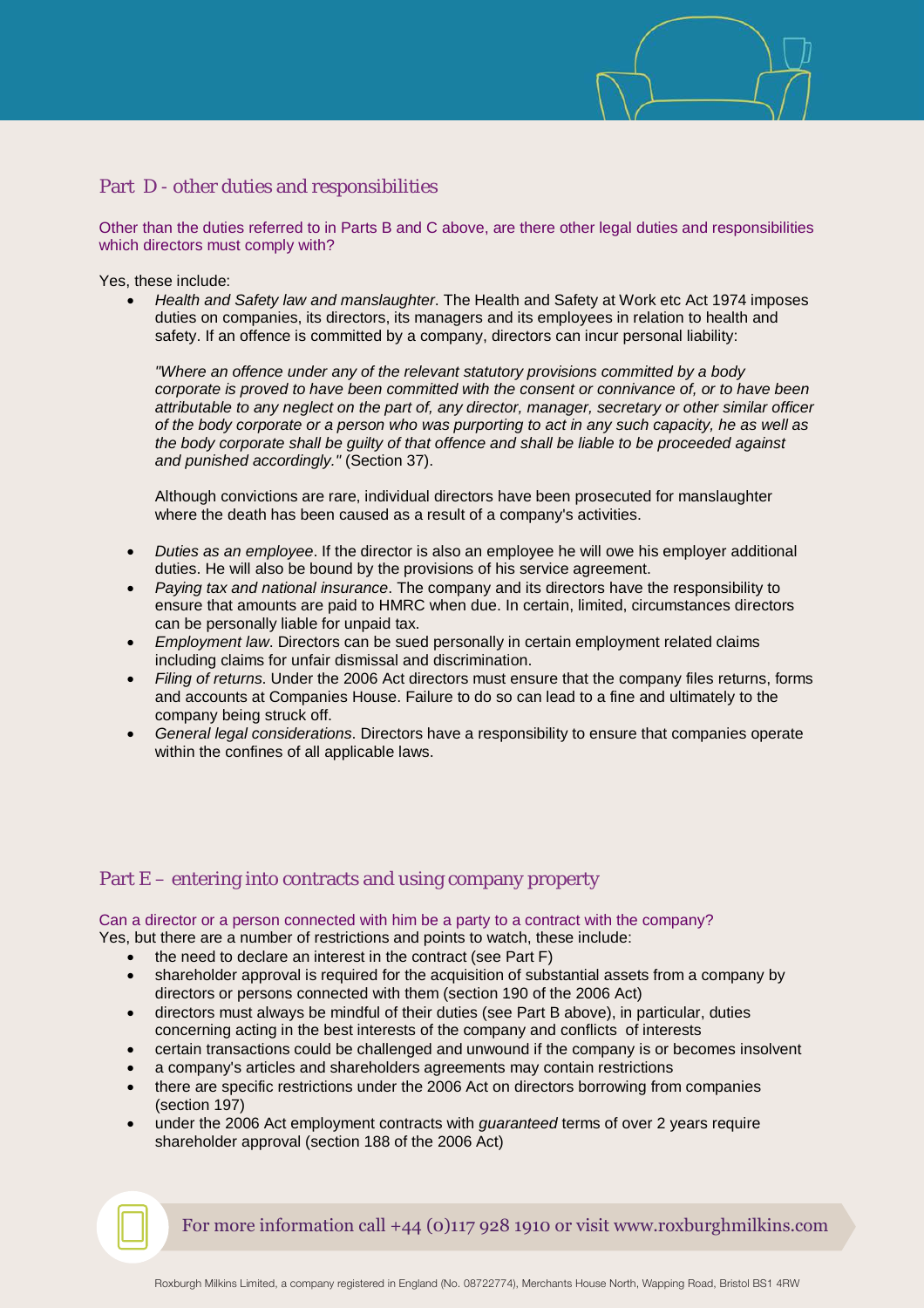

• the entry into certain contracts (for example, a purchase by the company of shares from a director) is subject to certain restrictions and approvals under the 2006 Act.

## Can a director or a person connected with him use the property of the company?

Yes, but this may well amount to a conflict of interest. If this is the case, prior authorisation will be required. This authorisation can be given by shareholders.

Section 175 of the 2006 Act (see extract in the Annexure to this guide) also provides that conflicts can be authorised by the other directors. However, for companies incorporated before 1 October 2008 (the date section 175 came into force), directors will only be able to authorise conflicts in this way if the shareholders have resolved that this is permissible.

In certain circumstances, unless approval is obtained, directors can be liable to account to the company for any personal benefit they receive as a result of the exploitation of any property, information or opportunity of the company. For example, if a director exploits a business opportunity that was introduced to him in his capacity as a director (even if the company has chosen not to exploit that opportunity).

Where there is a conflict of interest, the articles and shareholders agreements are likely to contain specific provisions which need to be considered and the directors should have regard to all their duties and not just those relating to conflicts of interest.

# <span id="page-7-0"></span>Part F – decision making

#### How are decisions made in companies?

There are different levels of decision making within companies:

- some key decisions are reserved for consideration by the entire board of directors
- the board may delegate certain issues to committees of the board
- most day to day decisions are made by directors, managers and employees informally.

Responsibilities of employees, managers and directors should be set out so there is a clear understanding of (i) who is responsible for what and (ii) what approval is required for particular decisions.

## Are some decisions reserved for shareholders?

Yes. However, in very broad terms, most day to day decisions companies make can be made by the directors and are not reserved for shareholders. This position can be varied in a company's articles and shareholders agreements.

#### How should decisions be recorded?

It is not practical for every decision made to be recorded formally. However:

• formal board meetings and meetings of board committees should be properly minuted, with copies circulated to all directors/members of the committees. This ensures that there is a clear record of what decisions have been made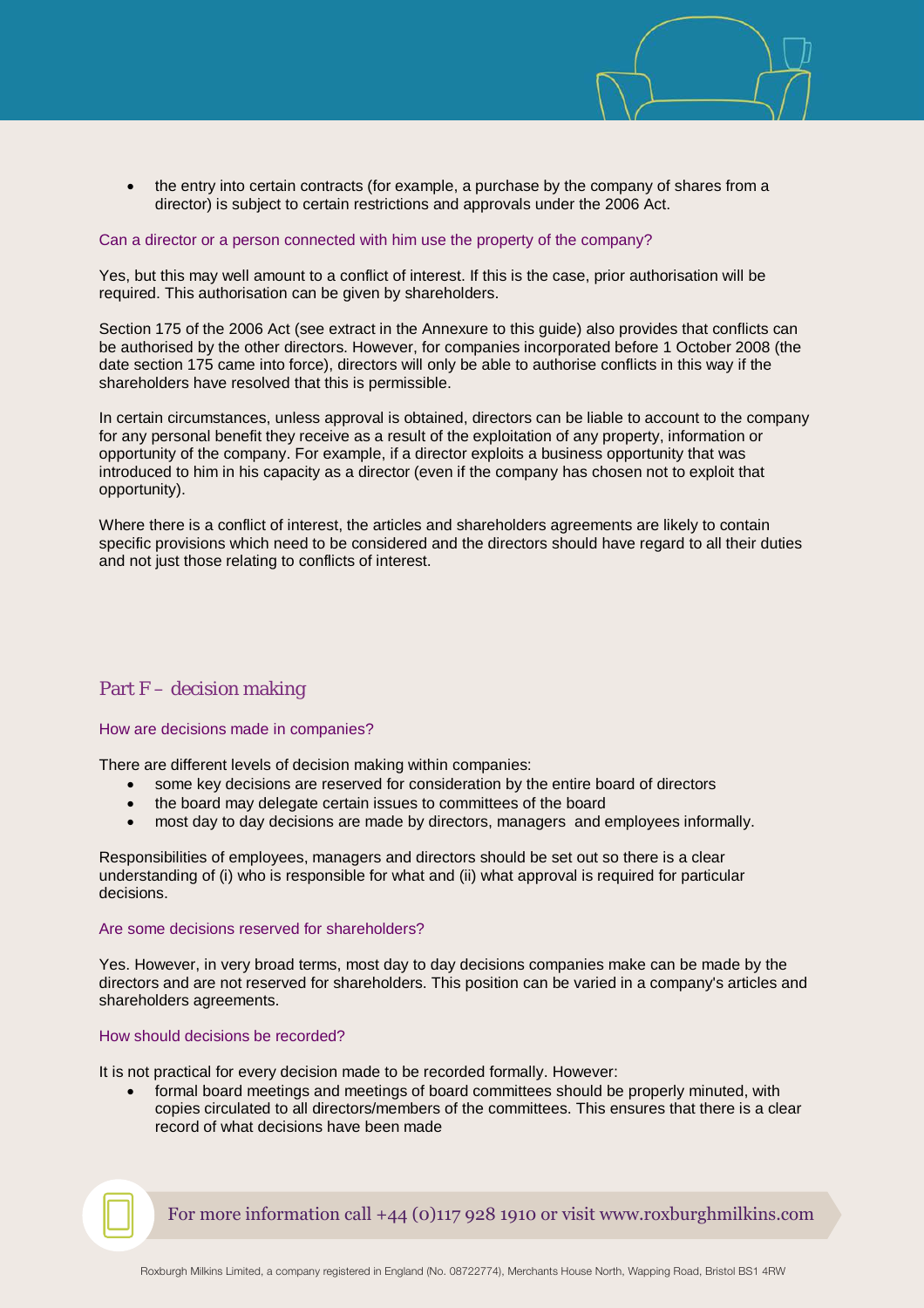• for decisions which are not made at board/board committee level, there should be clear reporting procedures so that all decision makers know what decisions they should report and to whom they should be reported.

## What is the procedure for board meetings?

The procedure will vary for individual companies and directors should review their company's articles to understand the procedures. If there is a shareholders agreement relating to the company this may also contain relevant provisions. The articles (and some shareholders agreements) will provide:

- how much notice must be given of a board meeting to directors
- how many directors need to be present for meetings of directors to be valid
- whether the directors can appoint a chairman and whether he will have an additional vote in the event that there is an equal number of votes for and against a matter
- whether directors are permitted to attend or vote at board meetings when they are personally interested in the subject matter of the meeting.

#### Is the decision making process the same for each company?

No. Although directors are subject to the same duties (see Part B above), the decision making process and the way decisions are recorded will (and should) vary for each company depending upon its size and structure:

- in a small company with a few employees, decisions are likely to be made informally and quickly and mostly by the directors themselves. There is likely to be less need to hold formal board meetings and to have formal procedures setting out the responsibilities of directors and employees
- in a large company with many employees, decisions are likely to be made by a number of people and not just the directors. In these companies there will be a greater need for formal structures (such as regular board meetings and formal procedures setting out the responsibilities of directors and employees)
- directors are ultimately accountable to the company's shareholders. So where companies have shareholders who are not directors and/or directly involved in the day to day operation of the company there is a greater need for more formal structures. This will then enable directors to demonstrate that decisions are being made sensibly and in accordance with the directors' duties
- a company's articles and shareholders agreements may set out specific requirements as to how decisions are made and recorded.

## If a director or a person connected to him is personally interested in a transaction or arrangement does this prevent him from voting at a board meeting in respect of it?

This will depend on the company's articles and any shareholders agreement. Table A and the Model Articles both contain restrictions on directors voting in these instances. However, in the articles of many companies, these provisions are dis-applied or amended.

Regardless of what a company's articles say, the 2006 Act requires all directors to declare their interests (whether direct or indirect) in transactions or arrangements which exist or are proposed with the company (sections 177 and 182). A declaration must cover both the nature and the extent of the interest. These notices can be made at a board meeting, in writing to all directors or by giving general notice to the directors (there are formalities laid down in relation to each of these by the 2006 Act).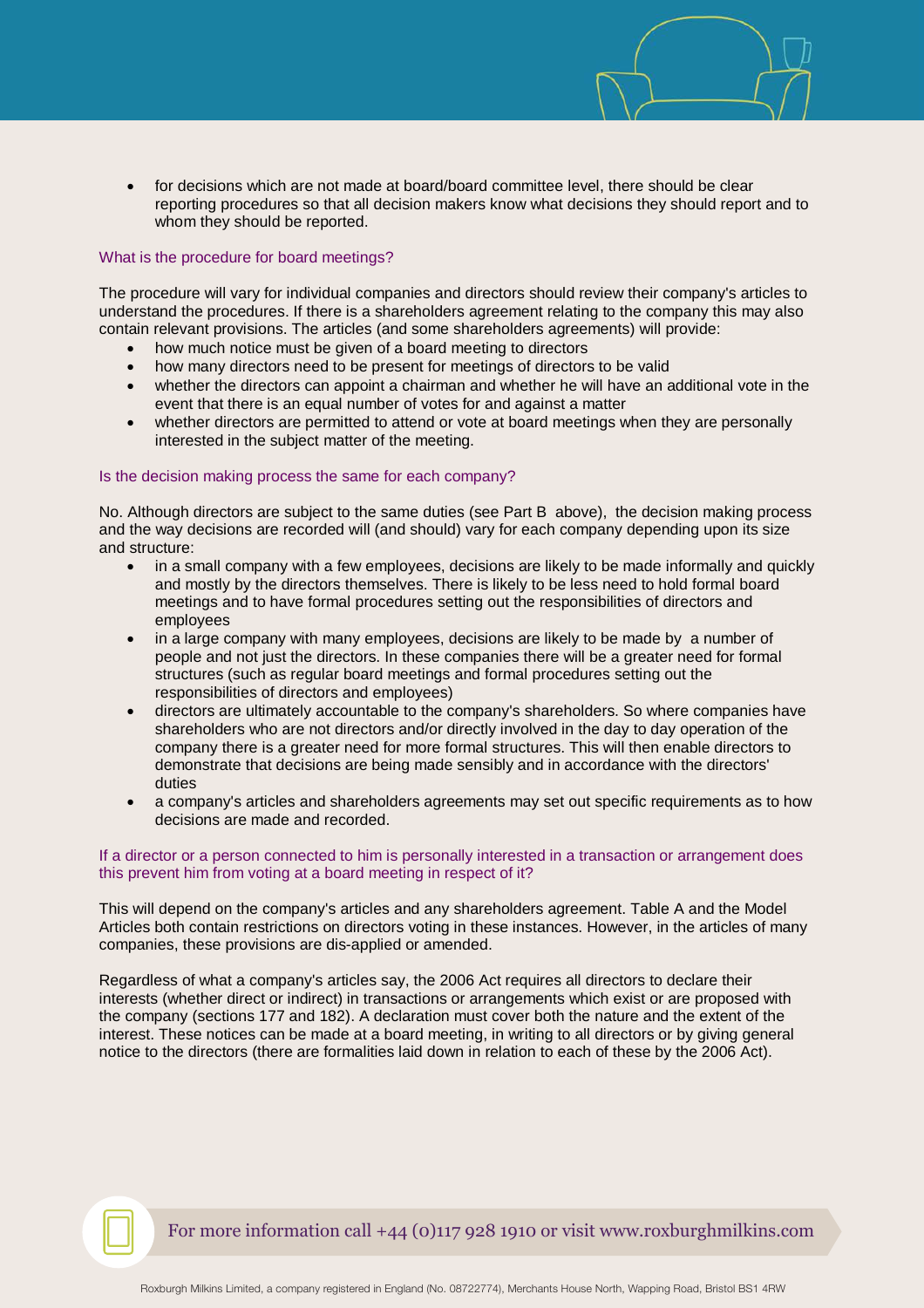# <span id="page-9-0"></span>Part G – avoiding liability

## Ensure the company has proper procedures

Such as:

- holding regular board meetings (how formal these should be will depend on the nature of the company – see part  $F$ )
- providing regular information to all directors and shareholders
- properly and appropriately recording decisions and the reasons for them
- having proper controls and procedures for all areas of the business such as accounting, health and safety and employees

## Be informed

- obtain up to date information about the company (particularly, if the company is in financial difficulty, financial information)
- if in doubt, take appropriate external advice especially if the company is in financial difficulty
- be aware of your duties and responsibilities
- understand the company's articles and any shareholders agreement relating to the company

## Be open

- fully and clearly declare all interests
- if you are to enter into a contract with the company or use its property, check what approval is required and obtain it

## Limit your liability

- avoid personal guarantees
- obtain directors' liability insurance and review the terms
- take regular professional advice, especially if the company is in financial difficulty
- have regular audits and reviews

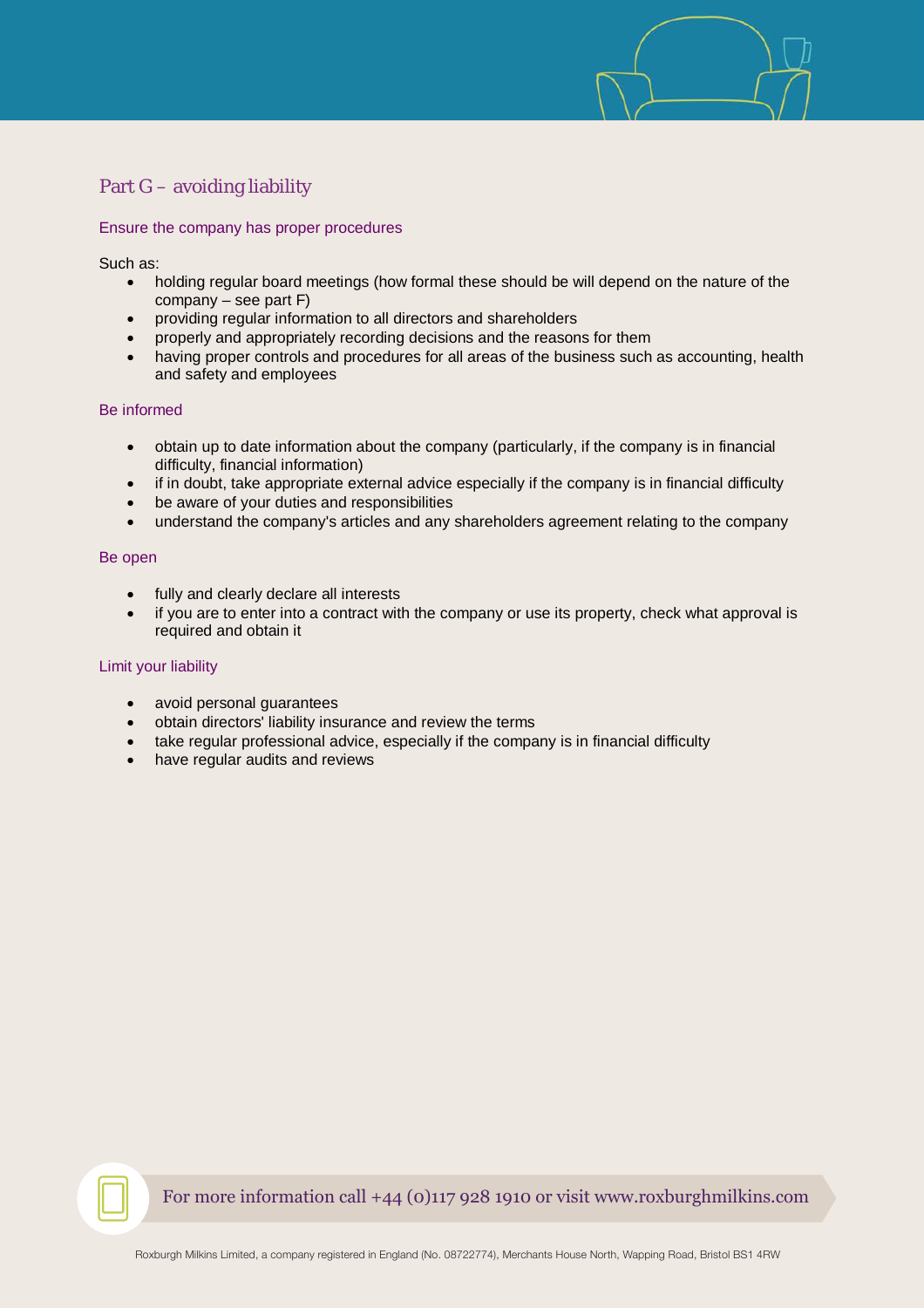# <span id="page-10-0"></span>Annexure - extract from the 2006 Act

## **170 Scope and nature of general duties**

- 1) The general duties specified in sections 171 to 177 are owed by a director of a company to the company.
- 2) A person who ceases to be a director continues to be subject
	- a. to the duty in section 175 (duty to avoid conflicts of interest) as regards the exploitation of any property, information or opportunity of which he became aware at a time when he was a director, and
	- b. to the duty in section 176 (duty not to accept benefits from third parties) as regards things done or omitted by him before he ceased to be a director.
	- c. To that extent those duties apply to a former director as to a director, subject to any necessary adaptations.
- 3) The general duties are based on certain common law rules and equitable principles as they apply in relation to directors and have effect in place of those rules and principles as regards the duties owed to a company by a director.
- 4) The general duties shall be interpreted and applied in the same way as common law rules or equitable principles, and regard shall be had to the corresponding common law rules and equitable principles in interpreting and applying the general duties.
- 5) The general duties apply to shadow directors where, and to the extent that, the corresponding common law rules or equitable principles so apply.

## *The general duties*

## **171 Duty to act within powers**

A director of a company must—

- a. act in accordance with the company's constitution, and
- b. only exercise powers for the purposes for which they are conferred.

# **172 Duty to promote the success of the company**

- 1) A director of a company must act in the way he considers, in good faith, would be most likely to promote the success of the company for the benefit of its members as a whole, and in doing so have regard (amongst other matters) to
	- a. the likely consequences of any decision in the long term,
	- b. the interests of the company's employees,
	- c. the need to foster the company's business relationships with suppliers, customers and others,
	- d. the impact of the company's operations on the community and the environment,
	- e. the desirability of the company maintaining a reputation for high standards of business conduct, and
	- f. the need to act fairly as between members of the company.